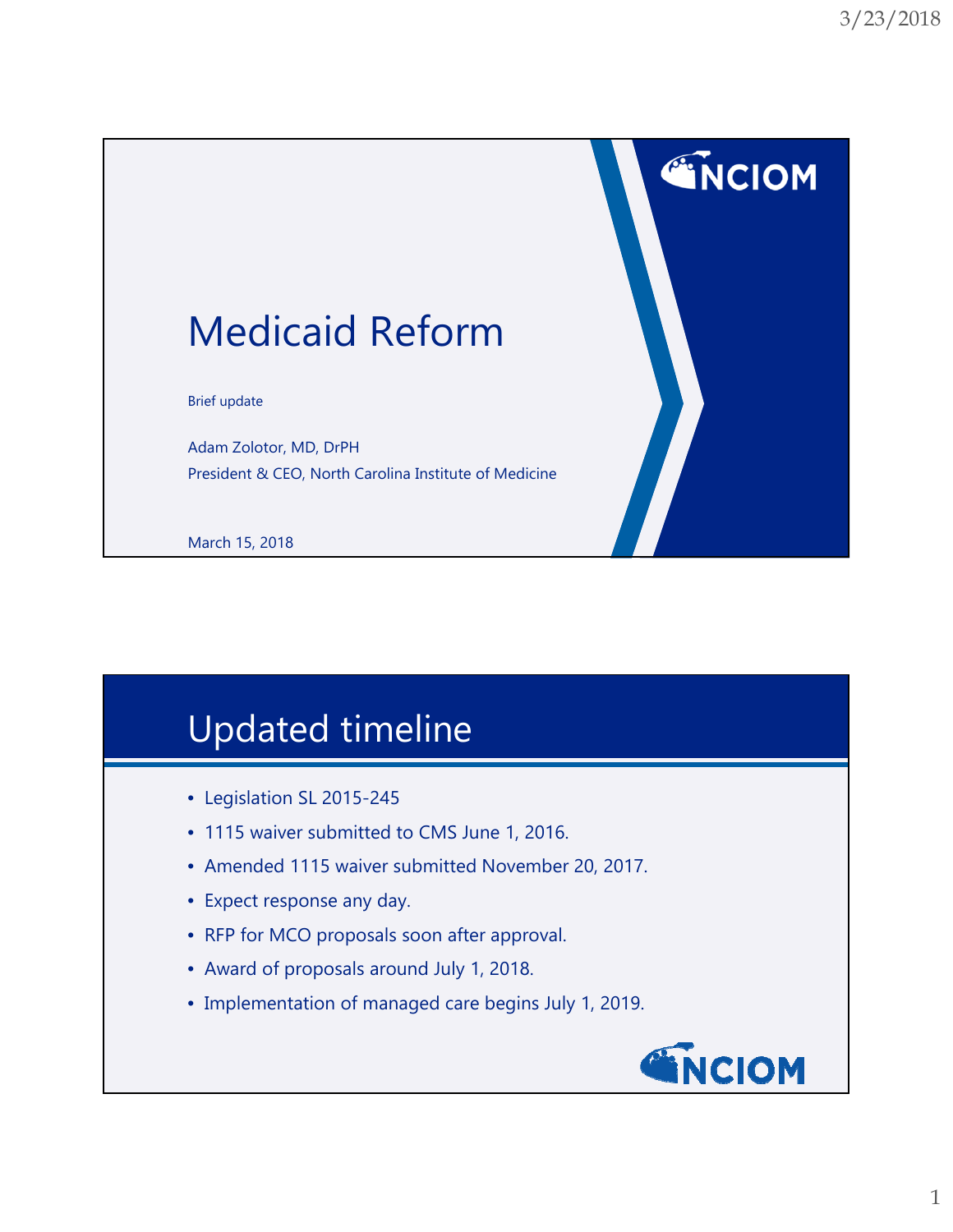#### Comments on timeline

- Contingent on CMS approval soon.
- Contingent on NCGA ongoing work with NCGA
- Once contracts are awarded to MCOs, legal challenge is possible which would delay implementation.
- Staged implementation—

year 1: aged, blind, disabled, all other standard plan (1.5 million)

year 3: tailored plan (non-duals and duals), and foster children (135,000)

year 5: LTSS non-duals and full dually eligible (208,000)



#### More info

- https://www.ncdhhs.gov/medicaid-transformation
- Frequent white papers
- Quality strategy
- Focus on care management and social determinants of health